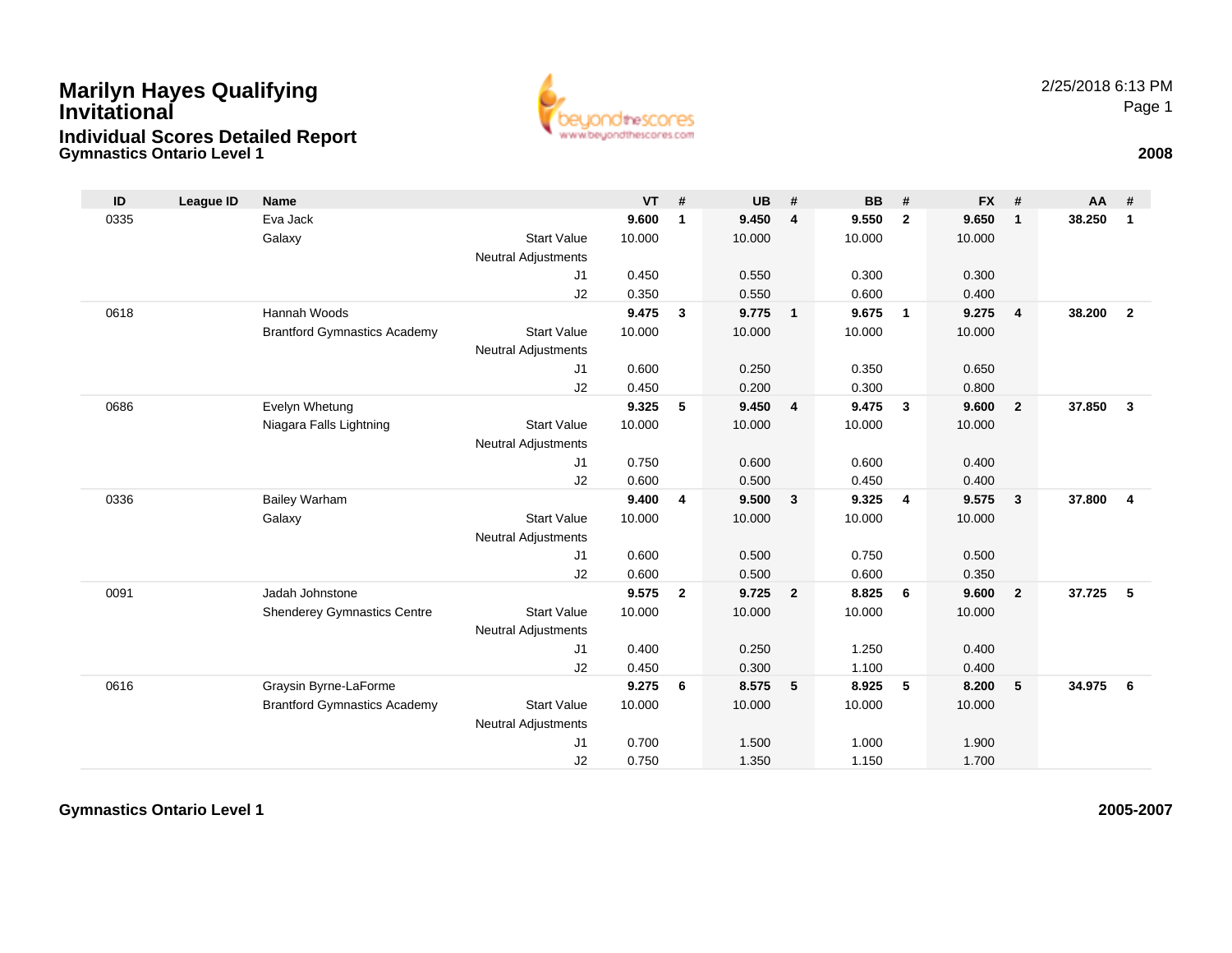| <b>Marilyn Hayes Qualifying</b><br><b>Invitational</b> | <b>Individual Scores Detailed Report</b> |                                                  | diheSCOCES<br>www.beyondthescores.com |                          |           |                          |              |                          |           |                          | 2/25/2018 6:13 PM | Page 2                  |
|--------------------------------------------------------|------------------------------------------|--------------------------------------------------|---------------------------------------|--------------------------|-----------|--------------------------|--------------|--------------------------|-----------|--------------------------|-------------------|-------------------------|
| ID                                                     | League ID<br><b>Name</b>                 |                                                  | <b>VT</b>                             | #                        | <b>UB</b> | #                        | <b>BB</b>    | #                        | <b>FX</b> | #                        | AA                | #                       |
| 0820                                                   | Skylar Ricard                            |                                                  | <b>X.XXX</b>                          | $\overline{\phantom{a}}$ | X.XXX     | $\overline{\phantom{a}}$ | <b>X.XXX</b> | $\overline{\phantom{a}}$ | X.XXX     | $\overline{\phantom{a}}$ | 0.000             |                         |
| 0333                                                   | Alyssa Mchallam                          |                                                  | 9.700                                 | $\overline{2}$           | 9.725     | $\mathbf{1}$             | 9.525        | $\overline{2}$           | 9.675     | $\mathbf{1}$             | 38.625            | $\mathbf{1}$            |
|                                                        | Galaxy                                   | <b>Start Value</b>                               | 10.000                                |                          | 10.000    |                          | 10.000       |                          | 10.000    |                          |                   |                         |
|                                                        |                                          | <b>Neutral Adjustments</b>                       |                                       |                          |           |                          |              |                          |           |                          |                   |                         |
|                                                        |                                          | J1                                               | 0.300                                 |                          | 0.300     |                          | 0.400        |                          | 0.350     |                          |                   |                         |
|                                                        |                                          | J2                                               | 0.300                                 |                          | 0.250     |                          | 0.550        |                          | 0.300     |                          |                   |                         |
| 0822                                                   | Serlina Forsberg                         |                                                  | 9.600                                 | $\mathbf{3}$             | 9.525     | $\overline{2}$           | 9.600        | $\overline{\mathbf{1}}$  | 9.600     | $\overline{2}$           | 38.325            | $\overline{2}$          |
|                                                        | <b>Brantford Gymnastics Academy</b>      | <b>Start Value</b><br><b>Neutral Adjustments</b> | 10.000                                |                          | 10.000    |                          | 10.000       |                          | 10.000    |                          |                   |                         |
|                                                        |                                          | J <sub>1</sub>                                   | 0.500                                 |                          | 0.450     |                          | 0.450        |                          | 0.350     |                          |                   |                         |
|                                                        |                                          | J2                                               | 0.300                                 |                          | 0.500     |                          | 0.350        |                          | 0.450     |                          |                   |                         |
| 0614                                                   | <b>Bylesan Hanane</b>                    |                                                  | 9.750                                 | $\mathbf{1}$             | 9.075     | 4                        | 9.500        | $\mathbf{3}$             | 9.600     | $\overline{2}$           | 37.925            | $\overline{\mathbf{3}}$ |
|                                                        | <b>Brantford Gymnastics Academy</b>      | <b>Start Value</b><br><b>Neutral Adjustments</b> | 10.000                                |                          | 10.000    |                          | 10.000       |                          | 10.000    |                          |                   |                         |
|                                                        |                                          | J1                                               | 0.200                                 |                          | 0.900     |                          | 0.550        |                          | 0.500     |                          |                   |                         |
|                                                        |                                          | J2                                               | 0.300                                 |                          | 0.950     |                          | 0.450        |                          | 0.300     |                          |                   |                         |
| 0615                                                   | Natalie Kaezmaek                         |                                                  | 9.375                                 | 5                        | 9.425     | $\mathbf{3}$             | 9.400        | $\overline{4}$           | 9.525     | $\mathbf{3}$             | 37.725            | $\overline{4}$          |
|                                                        | <b>Brantford Gymnastics Academy</b>      | <b>Start Value</b><br><b>Neutral Adjustments</b> | 10.000                                |                          | 10.000    |                          | 10.000       |                          | 10.000    |                          |                   |                         |
|                                                        |                                          | J <sub>1</sub>                                   | 0.500                                 |                          | 0.650     |                          | 0.700        |                          | 0.450     |                          |                   |                         |
|                                                        |                                          | J2                                               | 0.750                                 |                          | 0.500     |                          | 0.500        |                          | 0.500     |                          |                   |                         |
| 0840                                                   | Nadia Leclerc                            |                                                  | 9.450                                 | $\overline{\mathbf{4}}$  | 9.050     | 5                        | 9.525        | $\overline{2}$           | 9.350     | $\overline{4}$           | 37.375            | 5                       |
|                                                        | Galaxy                                   | <b>Start Value</b><br><b>Neutral Adjustments</b> | 10.000                                |                          | 10.000    |                          | 10.000       |                          | 10.000    |                          |                   |                         |
|                                                        |                                          | J1                                               | 0.600                                 |                          | 0.900     |                          | 0.450        |                          | 0.700     |                          |                   |                         |
|                                                        |                                          | J2                                               | 0.500                                 |                          | 1.000     |                          | 0.500        |                          | 0.600     |                          |                   |                         |
| 0852                                                   | Anjali Sumerta                           |                                                  | 9.150                                 | 6                        | 8.600     | 6                        | 9.325        | 5                        | 9.175     | 5                        | 36.250            | 6                       |
|                                                        | <b>Brantford Gymnastics Academy</b>      | <b>Start Value</b><br><b>Neutral Adjustments</b> | 10.000                                |                          | 10.000    |                          | 10.000       |                          | 10.000    |                          |                   |                         |
|                                                        |                                          | J1                                               | 0.800                                 |                          | 1.400     |                          | 0.800        |                          | 0.900     |                          |                   |                         |
|                                                        |                                          | J2                                               | 0.900                                 |                          | 1.400     |                          | 0.550        |                          | 0.750     |                          |                   |                         |

#### **Gymnastics Ontario Level 12009 A**

| ID   | League ID | <b>Name</b>                         |                    | VT           |       | UB           |       | BB           |    | <b>FX</b>    |    | AA.    |       |
|------|-----------|-------------------------------------|--------------------|--------------|-------|--------------|-------|--------------|----|--------------|----|--------|-------|
| 0594 |           | Kaylin Stranges                     |                    | <b>X.XXX</b> | $- -$ | <b>X.XXX</b> | $- -$ | <b>X.XXX</b> | -- | <b>X.XXX</b> | -- | 0.000  | $- -$ |
| 0609 |           | Alaina Fazari                       |                    | 9.750        |       | 9.100        |       | 9.725        |    | 9.825        |    | 38.400 |       |
|      |           | <b>Brantford Gymnastics Academy</b> | <b>Start Value</b> | 10.000       |       | 10.000       |       | 10.000       |    | 10.000       |    |        |       |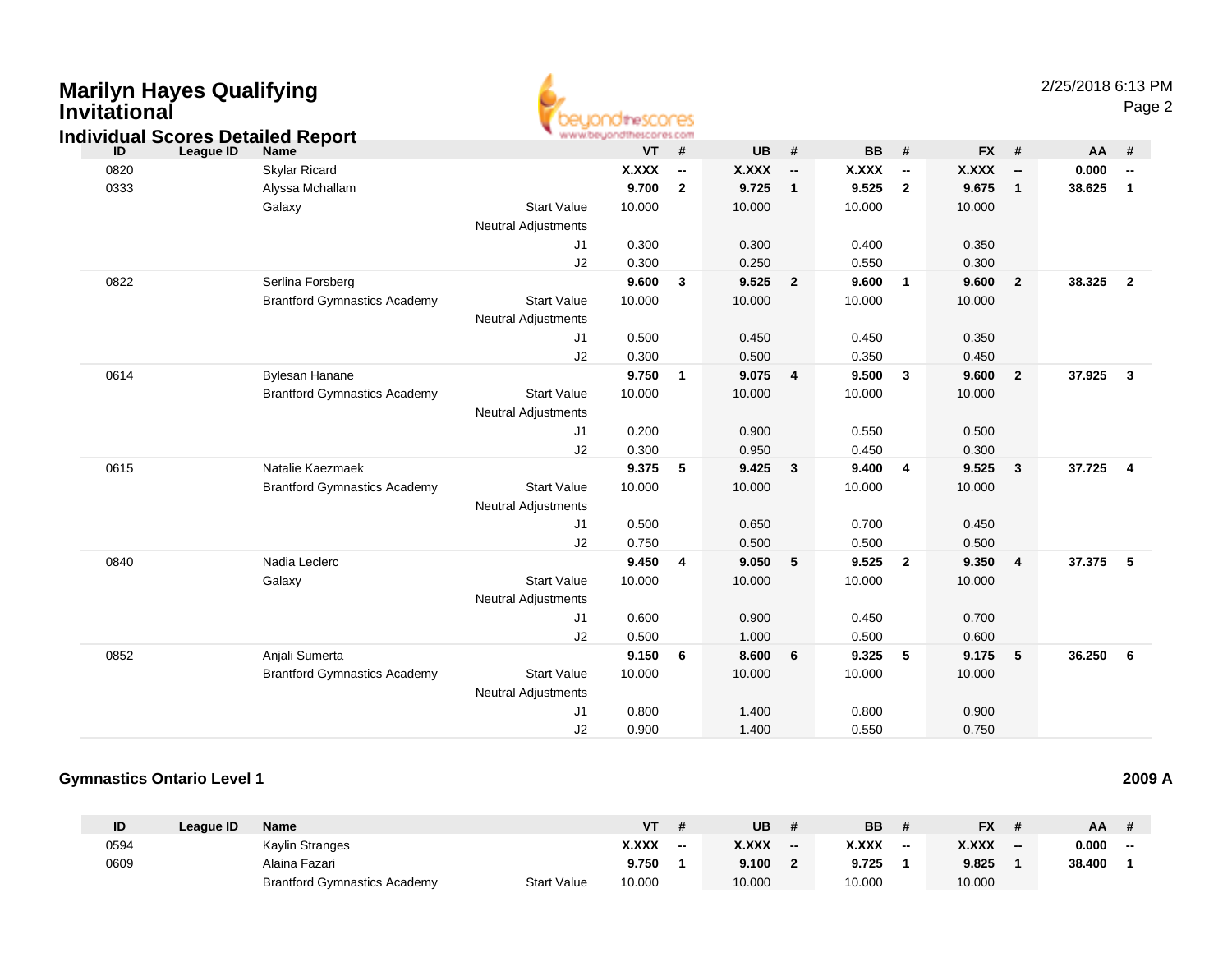# **Marilyn Hayes Qualifying InvitationalIndividual Scores Detailed Report**



Page 3

|      |                                     | <b>Neutral Adjustments</b> |        |                |        |              |        |                |        |                         |        |                         |
|------|-------------------------------------|----------------------------|--------|----------------|--------|--------------|--------|----------------|--------|-------------------------|--------|-------------------------|
|      |                                     | J1                         | 0.200  |                | 0.900  |              | 0.300  |                | 0.200  |                         |        |                         |
|      |                                     | J2                         | 0.300  |                | 0.900  |              | 0.250  |                | 0.150  |                         |        |                         |
| 0613 | Kiah Elmy                           |                            | 9.400  | 3              | 9.425  | $\mathbf{1}$ | 9.625  | $\overline{2}$ | 9.625  | $\overline{\mathbf{2}}$ | 38.075 | $\overline{2}$          |
|      | <b>Brantford Gymnastics Academy</b> | <b>Start Value</b>         | 10.000 |                | 10.000 |              | 10.000 |                | 10.000 |                         |        |                         |
|      |                                     | <b>Neutral Adjustments</b> |        |                |        |              |        |                |        |                         |        |                         |
|      |                                     | J1                         | 0.500  |                | 0.550  |              | 0.300  |                | 0.300  |                         |        |                         |
|      |                                     | J2                         | 0.700  |                | 0.600  |              | 0.450  |                | 0.450  |                         |        |                         |
| 0854 | Sophie Leone                        |                            | 9.550  | $\overline{2}$ | 8.450  | 5            | 9.375  | 3              | 9.375  | $\overline{4}$          | 36.750 | $\overline{\mathbf{3}}$ |
|      | <b>Brantford Gymnastics Academy</b> | <b>Start Value</b>         | 10.000 |                | 10.000 |              | 10.000 |                | 10.000 |                         |        |                         |
|      |                                     | <b>Neutral Adjustments</b> |        |                |        |              |        |                |        |                         |        |                         |
|      |                                     | J1                         | 0.450  |                | 1.500  |              | 0.500  |                | 0.600  |                         |        |                         |
|      |                                     | J2                         | 0.450  |                | 1.600  |              | 0.750  |                | 0.650  |                         |        |                         |
| 0842 | Lia Joseph                          |                            | 9.200  | 4              | 8.925  | $\mathbf{3}$ | 8.850  | $\overline{4}$ | 9.500  | $\overline{\mathbf{3}}$ | 36.475 | $\overline{\mathbf{4}}$ |
|      | Galaxy                              | <b>Start Value</b>         | 10.000 |                | 10.000 |              | 10.000 |                | 10.000 |                         |        |                         |
|      |                                     | <b>Neutral Adjustments</b> |        |                |        |              |        |                |        |                         |        |                         |
|      |                                     | J1                         | 0.800  |                | 1.200  |              | 1.100  |                | 0.500  |                         |        |                         |
|      |                                     | J2                         | 0.800  |                | 0.950  |              | 1.200  |                | 0.500  |                         |        |                         |
| 0944 | <b>Brynlee Pitre</b>                |                            | 8.550  | 6              | 8.750  | 4            | 8.750  | 5              | 8.475  | 5                       | 34.525 | $-5$                    |
|      | <b>Ultimate Gymnastics</b>          | <b>Start Value</b>         | 10.000 |                | 10.000 |              | 10.000 |                | 10.000 |                         |        |                         |
|      |                                     | <b>Neutral Adjustments</b> |        |                |        |              |        |                |        |                         |        |                         |
|      |                                     | J1                         | 1.600  |                | 1.400  |              | 1.250  |                | 1.400  |                         |        |                         |
|      |                                     | J2                         | 1.300  |                | 1.100  |              | 1.250  |                | 1.650  |                         |        |                         |
| 0916 | Harmony Fagan                       |                            | 8.700  | 5              | 4.500  | 6            | 7.550  | 6              | 7.200  | 6                       | 27.950 | 6                       |
|      | Halton Hills Gymnastic Centre       | <b>Start Value</b>         | 10.000 |                | 10.000 |              | 10.000 |                | 10.000 |                         |        |                         |
|      |                                     | <b>Neutral Adjustments</b> |        |                |        |              |        |                |        |                         |        |                         |
|      |                                     | J <sub>1</sub>             | 1.300  |                | 5.000  |              | 2.600  |                | 2.800  |                         |        |                         |
|      |                                     | J2                         | 1.300  |                | 6.000  |              | 2.300  |                | 2.800  |                         |        |                         |

#### **Gymnastics Ontario Level 1**

| ID   | League ID | Name                    |                            | $VT$ # |              | $UB$ #    | <b>BB</b> | - #                     | $FX$ # |                         | <b>AA</b> | #   |
|------|-----------|-------------------------|----------------------------|--------|--------------|-----------|-----------|-------------------------|--------|-------------------------|-----------|-----|
| 0734 |           | Ruby Nella              |                            | 9.600  |              | 9.325     | 9.325     | $\overline{\mathbf{2}}$ | 9.475  |                         | 37.725    |     |
|      |           | <b>Gyros Gymnastics</b> | <b>Start Value</b>         | 10.000 |              | 10.000    | 10.000    |                         | 10.000 |                         |           |     |
|      |           |                         | <b>Neutral Adjustments</b> |        |              |           |           |                         |        |                         |           |     |
|      |           |                         | J1                         | 0.400  |              | 0.750     | 0.750     |                         | 0.450  |                         |           |     |
|      |           |                         | J2                         | 0.400  |              | 0.600     | 0.600     |                         | 0.600  |                         |           |     |
| 0838 |           | <b>Kennedy Stone</b>    |                            | 9.475  | $\mathbf{2}$ | $9.175$ 2 | 9.475     |                         | 9.450  | $\overline{\mathbf{2}}$ | 37.575    | - 2 |
|      |           | Galaxy                  | <b>Start Value</b>         | 10.000 |              | 10.000    | 10.000    |                         | 10.000 |                         |           |     |

**2009 B**